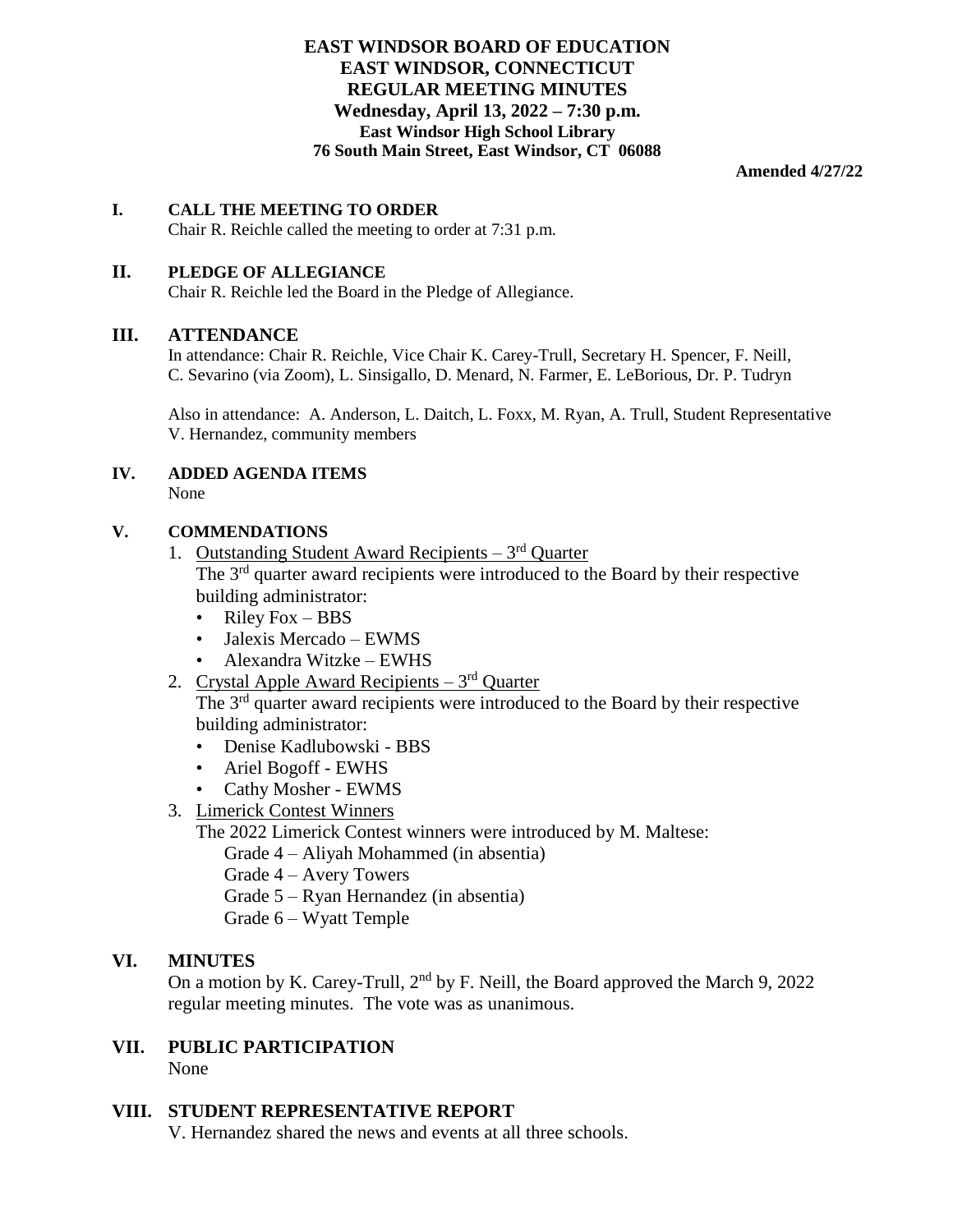# **IX. SCHOOL REPORT**

Broad Brook Elementary School – L. Foxx & M. Ryan Celebrating Diversity at BBS:

- Connection to Portrait of the Graduate
- District-level Safe School Climate & Equity Committees
- Connection with Strategic Plan
- PD on diverse books
- Highlighting India & other represented countries by our student population
- Celebrating India
- Artifacts from India
- "One True Thing We Have In Common Is Diversity" bulletin board
- Students reporting on their culture
- Any Questions?

# **X. PERSONNEL REPORT**

The Board reviewed the current report provided in their packet.

# **XI. FINANCIAL REPORT**

R. Galloway reported the following:

- Payroll We are monitoring and improving the process, including reconciliation of spreadsheets, deductions, etc. Working on the completion of the Business Office Team
- General ledger
- Grants
- Goals for the start of FY23
- Provision of quarterly projections in reports
- Approximately \$500,000 shortfall in salary projection
- Grant funds now correctly charged to proper accounts

Dr. P. Tudryn reported we currently hold 3 ESSER Grants:

- ESSER I Expires September 30, 2022
- ESSER II Expires 2023
- ESSER III (American Relief) Expires 2024

He also reported:

- We are able to fund Capital Account (CNR)
- Alliance grants are personnel driven They are easy to track and spend down funding
- BOE Finance sub-committee will meet in June

# **XII. SUPERINTENDENT'S REPORT**

Strategic Plan Update – Dr. P. Tudryn reported the Plan was adopted in November – This is a quarterly update.

# **Goal 1: Expand Portrait of the Graduate to all grade levels:**

Strategy I - K-12 Curriculum Needs:

- o Strategies 1, 2  $& 3 -$  Led by curriculum director, as well as
- o PLC Leaders
- o POG committee
- o Administration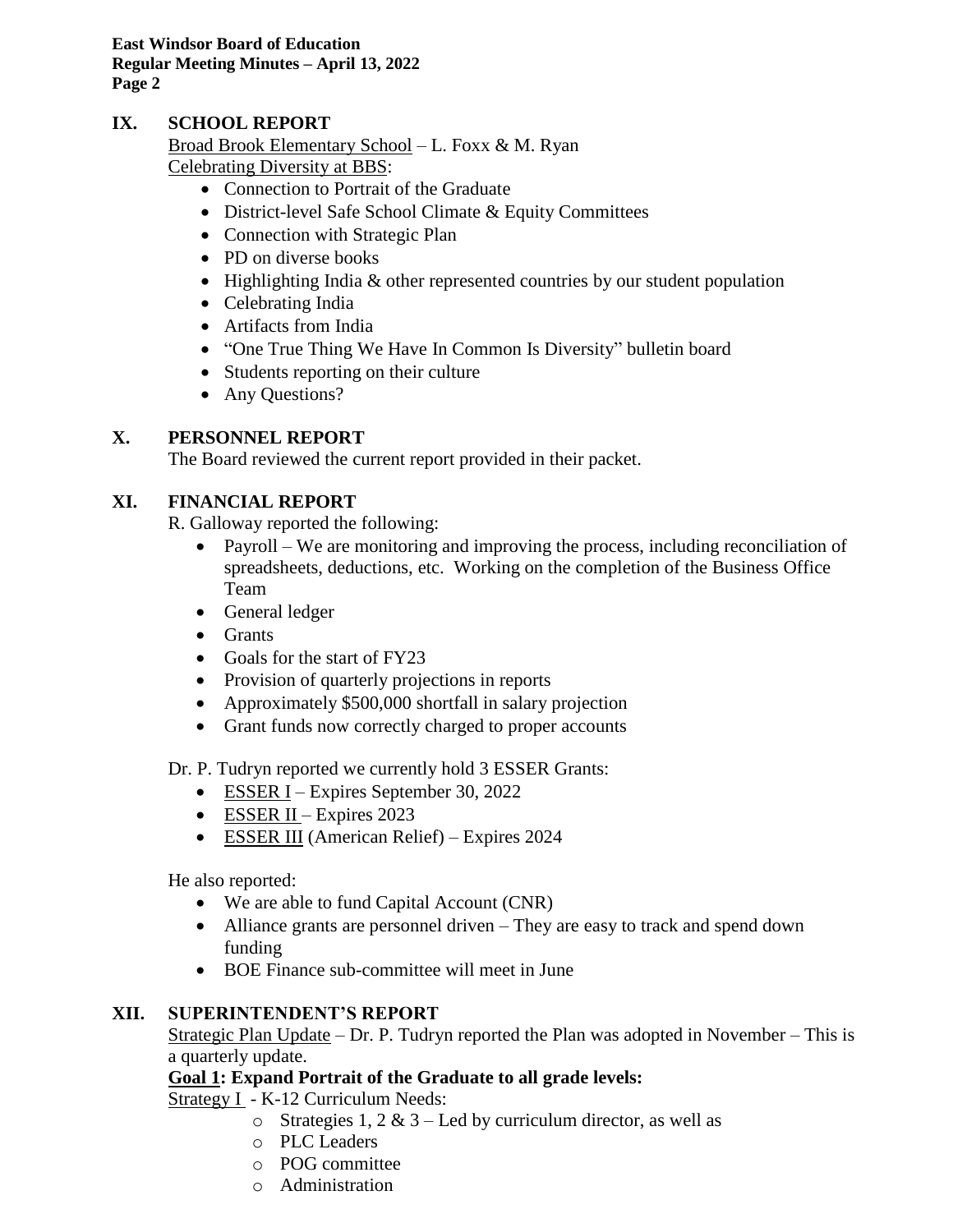- Curriculum maps have been completed and show student improvement
- Summer School (covered by ESSER Grant) is currently being scheduled at all schools – Personnel being put into place
- Curriculum revision cycle some courses to be revisited as they are due to expire in the cycle
- Curriculum audit

Strategy II – Enhance and expand Portrait of the Graduate model to all grade levels and inform students and parents of the benefit:

- Prioritized literacy work Will start in the fall
- Rubrics/Frameworks at all 3 schools
- HS Pathways work ongoing & making progress

Strategy III – Continue implementation of evidence and/or research instructional strategies:

- Updated report cards
- Completed rubrics
- Feedback from pilot rubrics
- Communication with families
- Establishing needs for next year and providing PD for those needs
- Emphasis on math work, and also literacy work
- •

# **Goal 2: Providing opportunities for all students to find their own path to success and ensuring equitable access for all along that path**:

Strategy I – Create positive connections with families;

Strategy II – Continue to create a positive learning environment;

Strategy III – Ensure equitable access to resources:

- Home visits Safe School Climate Coordinator
- Tracking visits with data
- Outstanding Student/Crystal Apple Award recognitions
- EMS Pawsitivity
- Lunches at EWHS
- Responsive Classroom at BBS
- Outdoor Open Houses at all schools
- Reset Rooms at each building
- Staff PD

# **Goal 3: Updating and maintaining facilities**:

Strategy I – Develop preventative maintenance plan;

Strategy II – Conduct facility needs assessment;

Strategy III – Ensure equitable access to resources:

- LED lighting project completed at Central Office and all three schools
- Survey to be developed over the summer for staff to establish facility needs

# **Goal 4: Involving the community – Improving communication and community outreach**:

 $Strategy I - Create$  and adopt a communication plan;

Strategy  $II$  – Develop a plan to connect alumni/seniors and other community groups with school programs/events;

Strategy III – Expand community outreach to support Portrait of the Graduate;

Strategy IV – Plan for community celebration upon completion of the Strategic Plan:

- Adopting communication plan
- Student "Spotlight" in monthly newsletters
- Voice4Change We were 1 in 53 schools in the state to receive funds to create a student lounge at EWHS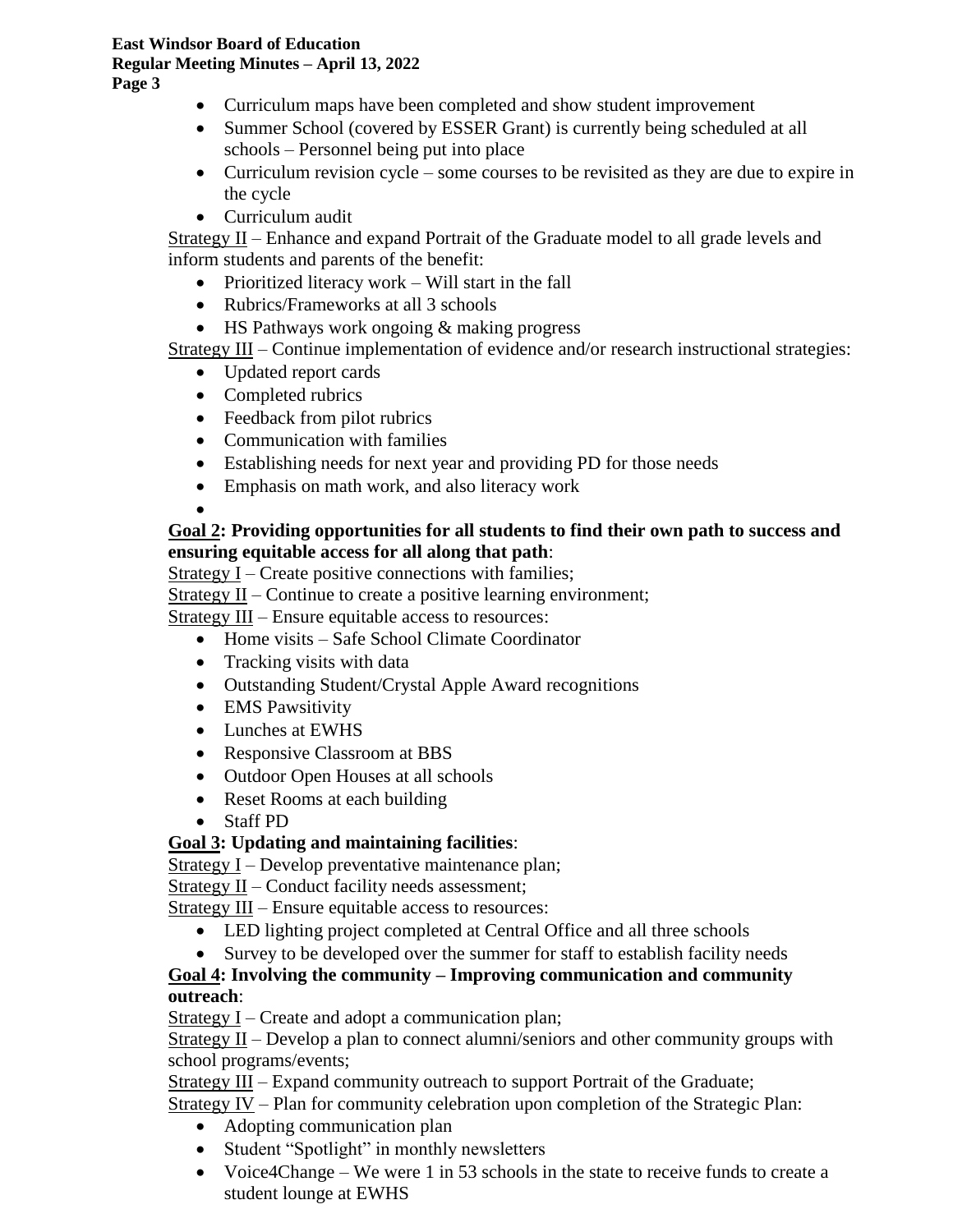# **XIII. UNFINISHED BUSINESS: VOTE**

FY23 Budget – Dr. P. Tudryn noted the following:

- The BOF voted on Wednesday, April 6 to move our FY23 budget to Town Meeting with a 2.37% increase from our current school year
- Our administrative team met on April 7 to prepare list of potential reductions to the budget
- Each staff member potentially affected by the reductions to said budget were contacted and met personally by him
- \$622,836 is the total reduction for discussion this evening

The Board discussed the 2% fund could be used to eliminate an impact to staff, as the fund is meant to be spent for educational purposes. Also, we should go to the town for an added appropriation, when necessary, regardless if we have lost our credibility with the town due to past account reporting.

A review of the proposed reduction list provided to BOE members ensued.

On a motion by K. Carey-Trull,  $2<sup>nd</sup>$  by H. Spencer, the Board voted to support/keep the high school business teacher in our budget at the cost of \$83,342. The vote was unanimous.

On a motion by H. Spencer,  $2<sup>nd</sup>$  by K. Carey-Trull, the Board voted to use the 2% Fund to pay for one-time tech costs in the amount of \$24,500. The vote was unanimous.

On a motion by N. Farmer,  $2<sup>nd</sup>$  by D. Menard, the Board voted to accept the superintendent's reduction recommendations in the amount of  $$236,618$  and remove them as 1<sup>st</sup> round reductions to offset the budget shortfall:

- $\bullet$  \$40,000 Textbooks
- \$75,336 New staff salary adjustments: lower salaries for both new, recent incoming staff hired, as well as projections for recent certified staff retirement and resignations effective at the end of the school year
- \$25,000 Cost of 10 of the 13 SmartViewers budgeted across all three schools (Received the PURA EOE grant on 4/11 which covers this need) \$38,282 – Part-time IT staff (approx. 30 hr./wk.
- \$8,000 Remove POS computer system in cafeteria of all 3 schools (We feel cafeterias can absorb this cost)
- \$50,000 Cost for MUNIS training \$236,618 Total

The vote was unanimous.

On a motion by F. Neill,  $2<sup>nd</sup>$  by K. Carey-Trull, the Board voted to meet past 10:00 p.m. The vote was unanimous.

On a motion by F. Neill,  $2<sup>nd</sup>$  by D. Menard, the Board voted to remove \$144,105 (special education tuition contingency) from the list to be used in contingency. The vote was unanimous.

It was also the consensus of the Board to prioritize the empty position with those in a position, should the need arise to make further cuts.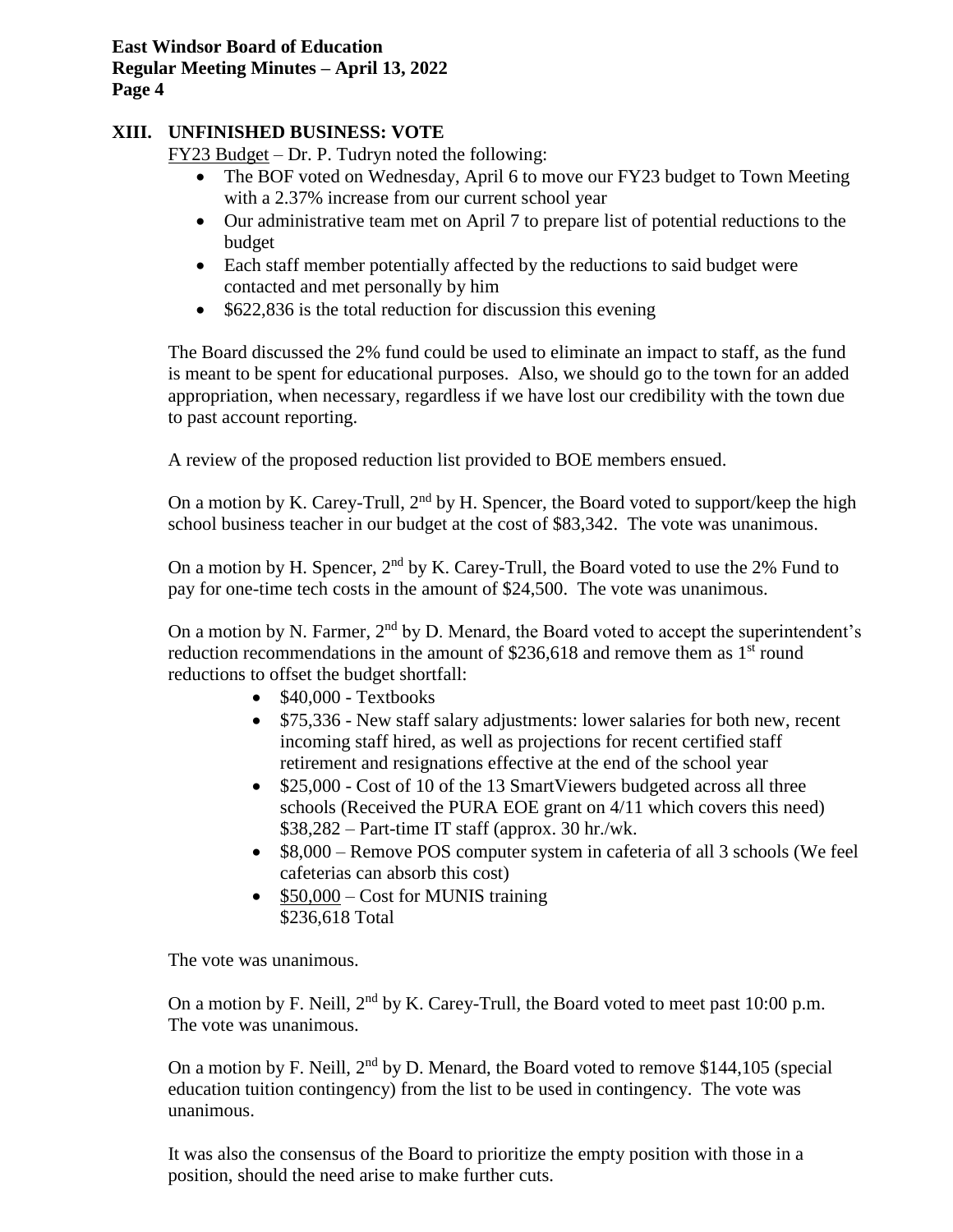### **XIV. UNFINISHED BUSINESS: DISCUSSION**

### Re-Entry Update

Dr. P. Tudryn reported the following:

- It has been one month since masks have become optional in the district Mask wearing has declined in the buildings, but some are still wearing them
- We have had 14 positive cases district-wide this week, 6, 9, and 7 in weeks prior
- We have loosened restrictions and are allowing field trips for our  $8<sup>th</sup>$  grade and junior and senior classes (college visits, band to Six Flags, grade 8 and senior outings, Prom, Field Days, etc.)

### **XV. NEW BUSINESS: VOTE**

1. Surplus Equipment – The EWHS Art Department is in possession of an old, used L&L pottery kiln that has been sitting stagnant for many years. Due to its age and condition, it will cost approximately \$550.00 to fix it, and its functionality is questionable relative to its electrics. A newer model has since replaced this one and has sufficiently served their needs. It is requested the Board deem this equipment surplus so that it may be donated or discarded.

On a motion by H. Spencer,  $2<sup>nd</sup>$  by F. Neill, the Board voted to donate or discard the kiln as requested. The vote was unanimous.

2. CSDE Bureau of Health/Nutrition Authorized Signatures Change Form – Due to a recent resignation in our Food Service Department, as well as the hiring of a new School Finance and Business Director, there is the need to change the signature authorization for these transactions from Greg Powers to Ryan Galloway.

On a motion by K. Carey-Trull,  $2<sup>nd</sup>$  by F. Neill, the Board voted to change the CSDE Bureau of Health/Nutrition authorized signatory from Greg Powers to Ryan Galloway. The vote was unanimous.

3. EWHS Roof Project – The current EWHS roof has exceeded its warranty and is in need of immediate replacement. We are asking the Board for approval to send official notification to the town relative to the immediate need for a new roof.

On a motion by K. Carey-Trull,  $2<sup>nd</sup>$  by H. Spencer, the Board voted to authorize the superintendent to send written notification to the town relative to the immediate need for a new roof for EWHS. The vote was unanimous.

### **XVI. NEW BUSINESS: DISCUSSION** None

### **XVII. LIAISONS' REPORT** None

#### **XVIII.PUBLIC PARTICIPATION** None

### **XIX. MISCELLANEOUS**

D. Menard inquired about the status of the request to review our hat policy by one of our students. Dr. P. Tudryn noted it was on the list for BPR review.